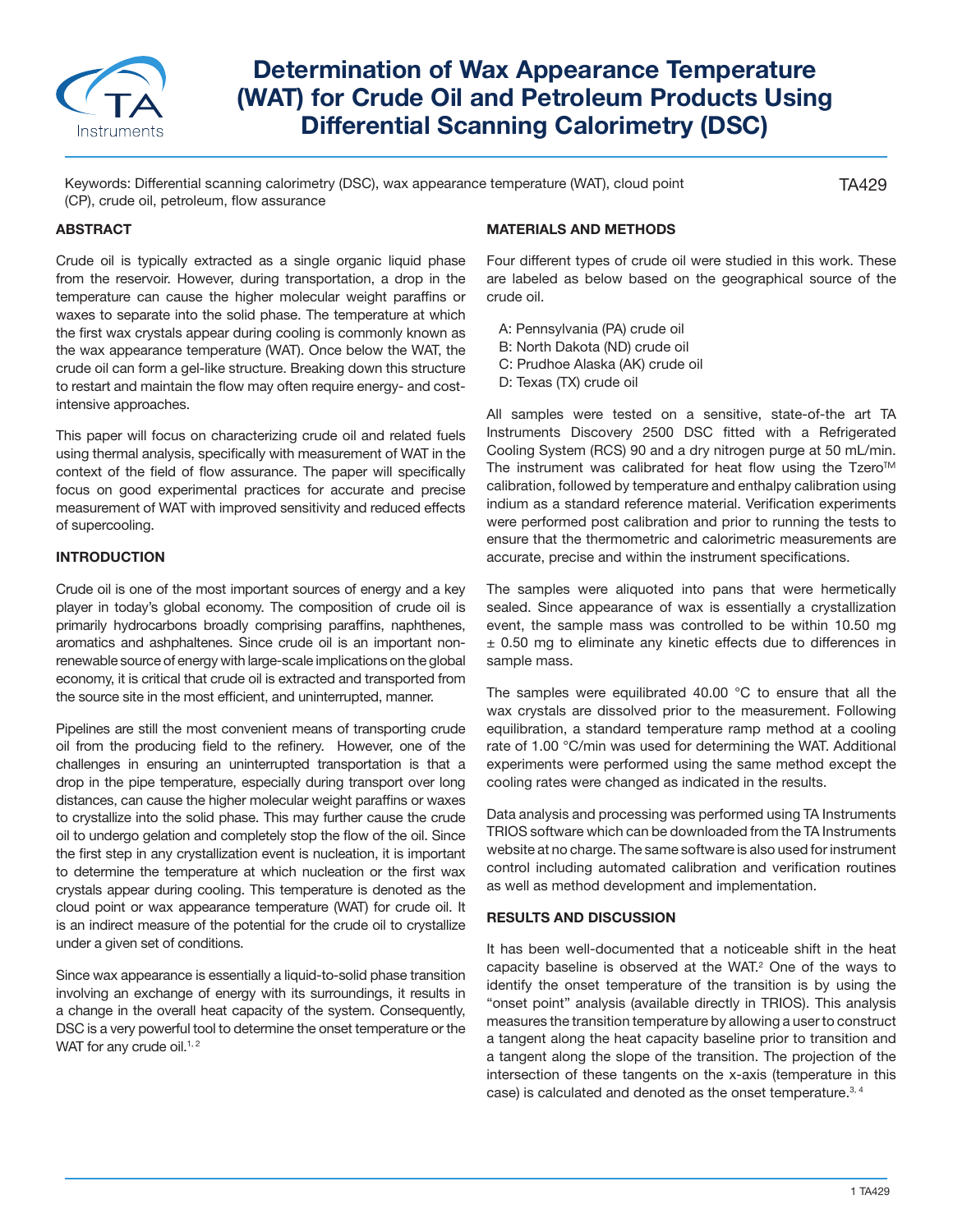Figure 1 shows a representative DSC plot for the four crude oils at 1.00 °C/min. As can be observed, a noticeable shift in the heat capacity baseline is observed as the waxes start crystallizing from solution for all the samples allowing for a straightforward determination of the WAT.



Figure 1. Determination of WAT of all the samples at a cooling rate of *1.00 °C/min. The curves are offset in y-axis for clarity.*

It should be noted that a faster cooling rate could be used to determine the WAT. However, the user must be cautious of increased effects of supercooling at higher cooling rates. This can lead to an underestimation of the WAT compared to the equilibrium WAT which has more practical significance. While obtaining the equilibrium WAT value is not possible with a DSC, a cooling rate of 1.00 °C/min was chosen for our studies as it has been shown to allow a more accurate and precise determination of WAT with minimal supercooling effects and closer to the true or equilibrium value.<sup>3</sup>

To further reduce the effects of supercooling, sample A (PA) was subjected to an extremely slow cooling rate of 0.20 °C/min (Figure 2). As expected, compared to the initial data measured at 1.00 °C/min in Figure 1, the measured WAT is indeed shifted to higher temperature (from 13.87 °C to 16.53 °C), likely due to reduced supercooling. Since a slower cooling rate can significantly increase the experimental duration, the overall experimental time can be kept reasonable by performing initial screening studies at faster cooling rates and determining a narrow temperature range appropriate for WAT determination.



*Figure 2. Determination of WAT of sample A (PA) by cooling from 35.00 °C to 5.00 °C at 0.20 °C/min. The sample size is kept consistent with previous experiments to 10.50 ± 0.50 mg.*

It is important to note that as cooling rate is reduced in a standard DSC experiment, the sensitivity of the heat flow measurements (directly proportional to the heating or cooling rate) is also reduced. The mathematical relationship between the heat flow signal and the heating/cooling rate is shown in Figure 3.



#### *Figure 3. DSC heat flow equation*

Consequently, while lower cooling rates can reduce supercooling, it can also reduce the overall sensitivity of the measurement. The success of any measurement under such conditions is greatly dependent on the inherent sensitivity of the instrument. TA Instruments DSCs, owing to its their high sensitivity, allow users to perform measurements using slow heating/cooling rates with ease with calibration routines described in the previous section.

Another interesting observation from Figure 1 is that compared to samples A (PA), B (ND) and D (TX) which show a very sharp transition as the waxes start crystallizing from the solution, the wax appearance transition for sample C (AK) at 1.00 °C/min is much more gradual, with the first step in the heat capacity baseline observed at -11.59 °C (Figure 4) followed by a sharp peak with an onset point at -24.74 °C, much in contrast to the rest of the samples.